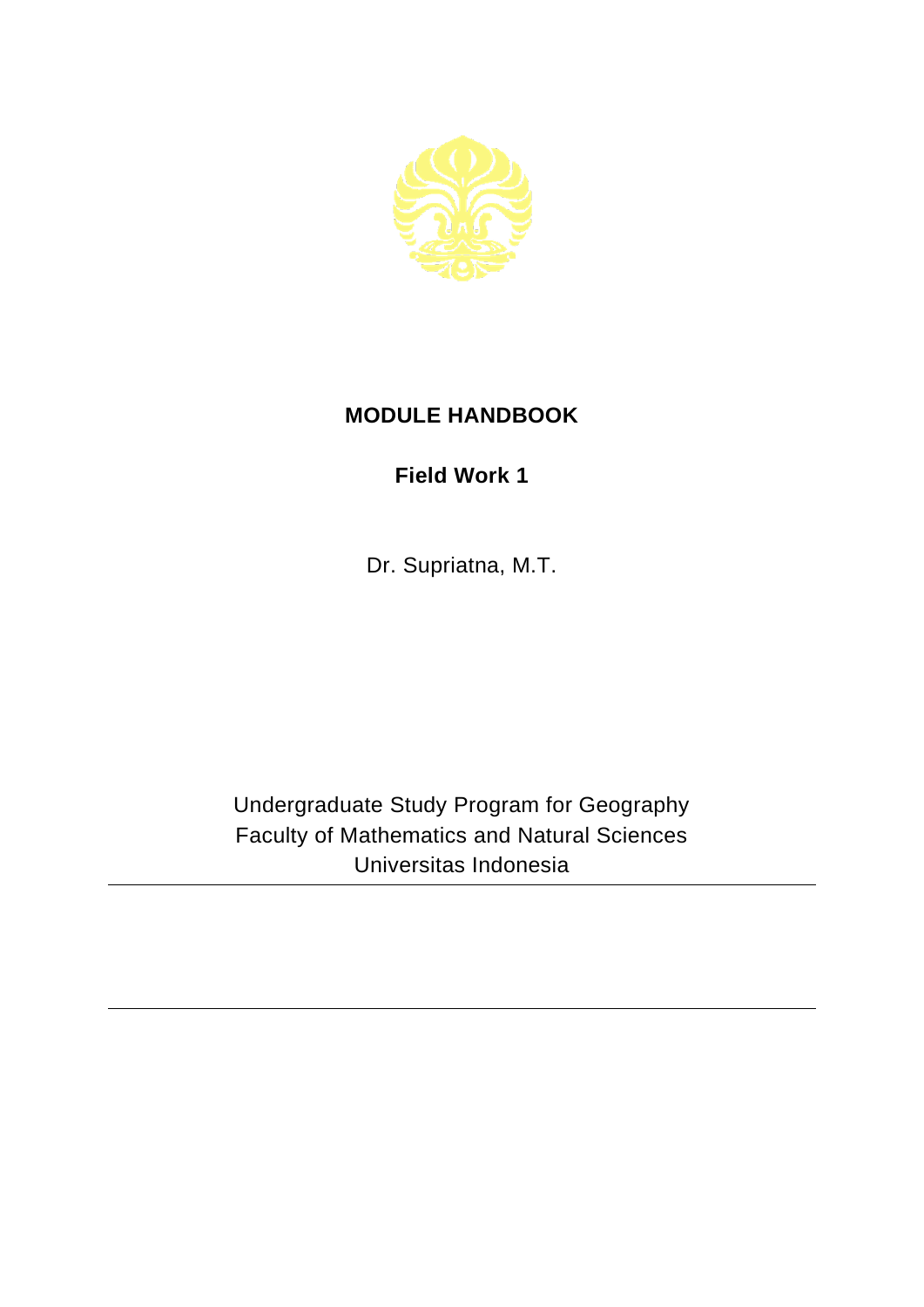| Module designation                                                 | Field Work 1                                                                                                                                                                                                                                                                                                                                                                                                                                      |
|--------------------------------------------------------------------|---------------------------------------------------------------------------------------------------------------------------------------------------------------------------------------------------------------------------------------------------------------------------------------------------------------------------------------------------------------------------------------------------------------------------------------------------|
| Semester(s) in which the module is<br>taught                       | Third (3rd) Semester                                                                                                                                                                                                                                                                                                                                                                                                                              |
| Person responsible for the module                                  | Dr. Supriatna, M.T.                                                                                                                                                                                                                                                                                                                                                                                                                               |
| Lecturer                                                           | Dr. Supriatna M.T.<br>1.<br>2.<br>Dra. Ratna Saraswati, M.S.<br>Satria Indratmoko, S.Si., M.Sc.<br>3.<br>Riza Putera Syamsuddin, M.Si.<br>4.<br>5.                                                                                                                                                                                                                                                                                                |
| Language                                                           | Bahasa Indonesia                                                                                                                                                                                                                                                                                                                                                                                                                                  |
| Relation to curriculum                                             | Compulsory                                                                                                                                                                                                                                                                                                                                                                                                                                        |
| Teaching methods                                                   | Student-centered Learning and combination with Cooperative Learning                                                                                                                                                                                                                                                                                                                                                                               |
| Workload (incl. contact hours, self-<br>study hours)               | 1.<br>Lectures: 100 minutes per week per semester<br>2.<br>Assignment: 120 minutes per week per semester<br>Independent study: 120 minutes per week per semester<br>3.<br>Minutes x weeks x semester: 340 x 14 x 1 = 4760 minutes per<br>4.<br>semester<br>5.<br>Midterm Examination: 100 minutes per semester<br>6.<br>Final Examination: 100 minutes per semester<br>7.<br>Total workload per semester: 4950 minutes / 82 hours 40 minutes      |
| Credit points                                                      | 2 (Two)                                                                                                                                                                                                                                                                                                                                                                                                                                           |
| Required and recommended pre-<br>requisites for joining the module | Cartography<br>1.<br>2.<br>Introduction to Geographic Method<br>System and Process of Physical Geography<br>3.<br>Physical Geography Lab 2<br>4.<br><b>Surveying and Mapping</b><br>5.<br>Surveying and Mapping Lab<br>6.                                                                                                                                                                                                                         |
| Module objectives/intended learn-<br>ing outcomes                  | After completing this course students must be able to use maps and<br>images (topography / thematic, satellite imagery), field equipment and<br>other information facilities to identify the characteristics of physical<br>phenomena and human activities in a region, both on campus /<br>laboratories and in the field, and are able to present it Systematically<br>both in writing, oral and in the form of journals, report books and maps. |
| Content                                                            | Introduction to KL 1<br>1.<br>Geological survey<br>2.<br>Geomorphological survey<br>3.<br>Hydrological survey<br>4.<br>Landuse survey<br>5.<br>POI survey<br>6.<br>Scale based mapping survey<br>7.                                                                                                                                                                                                                                               |
| <b>Examination forms</b>                                           | $\overline{\phantom{a}}$                                                                                                                                                                                                                                                                                                                                                                                                                          |
| Study and examination require-<br>ments                            | Group & Presentation Score (40%)<br>1.<br>Midterm Examination (30%)<br>2.<br>Final Examination (30%)<br>3.                                                                                                                                                                                                                                                                                                                                        |